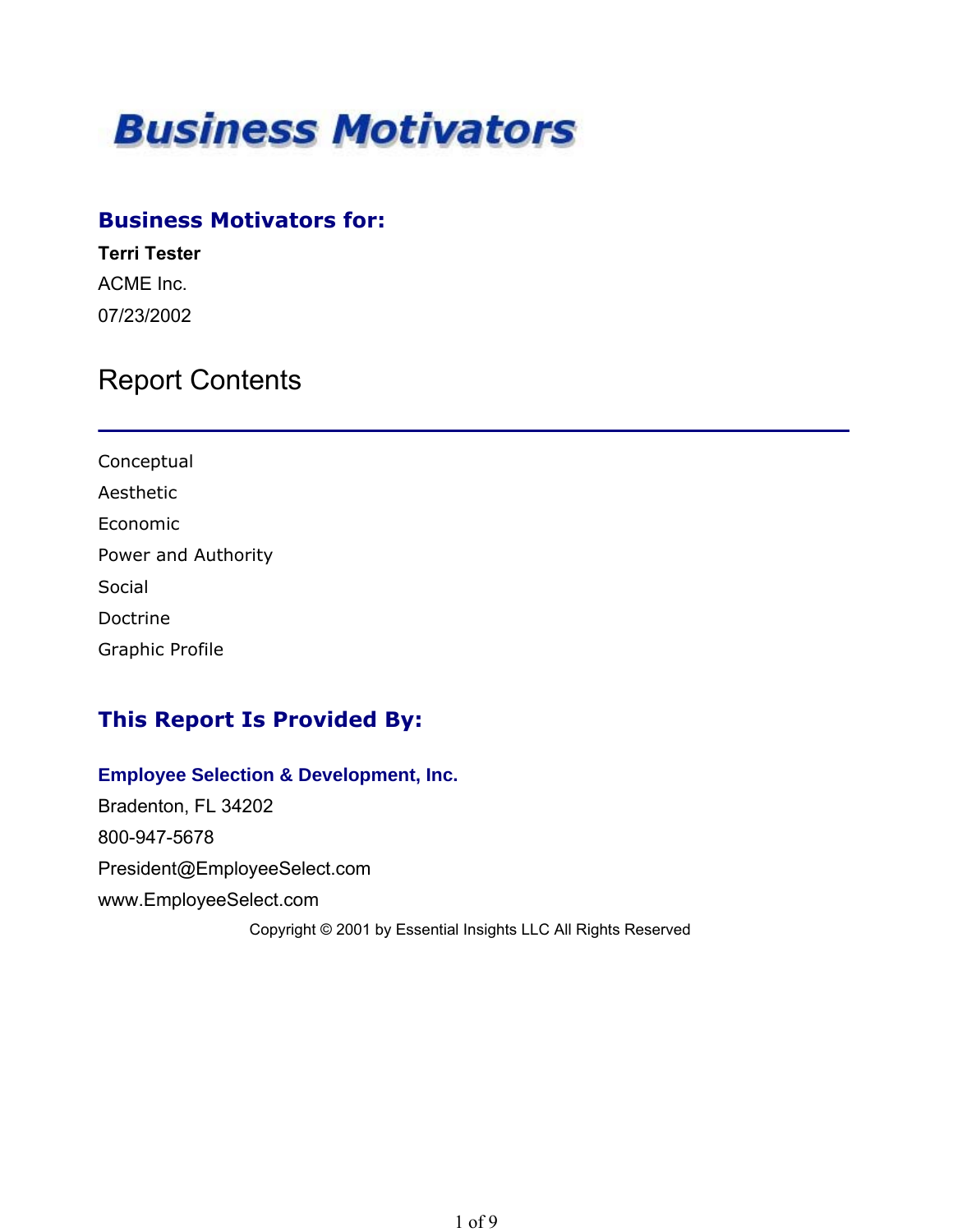## **Introduction**

Motivators are a collection of learned attitudes and beliefs. They provide an individual with information regarding which motivators are most important to him at the present time. There are many attitudes and beliefs. This report provides feedback on motivators identified originally by Edward Spranger and additional research by Gordon W. Alport and Philip E. Vernon. Individuals and corporations use motivators for goal setting, management development, team building, decision-making, and other important areas throughout an organization. Recent studies indicate that motivators are flexible. As a result this allows employees to adapt to the motivational system of an organization.

There are six motivators in this model: 1. (Conceptual) 2. (Aesthetic) 3. (Economic) 4. (Power & Authority) 5. (Social) 6. (Doctrine). Motivators, like behaviors, can be viewed in degrees of intensity. Your personal motivators are reported here on a 100 point scale.

The intensity of each motivator is determined by the importance placed on it by our personal priorities. Motivators can be flexible and will often change throughout our career and life. As an individual's situation changes, the priorities of their motivators tend to change also.

The closer individuals motivators are to the norm, the easier it becomes for individuals to understand and appreciate the motivators that are charted on their graphic scale. The further an individual's score is from a specific motivator's norm, the greater emotional investment individuals have in that particular motivator. Having a motivator with a score below the 50th percentile on the graphic scale does not necessarily indicate an individual has little interest or emotional feeling invested in this motivator, but that at the present time it has a lesser priority. Individuals will often have more difficulty understanding the motivators of others that are very different from their own.

Since motivators are judgment free, they are suggestive of what we hold as individuals to be important. They are what give us a sense of satisfaction and accomplishment. Motivators add depth and dimension to behaviors by providing insight into "why we do what we do." Psychologists often refer to the motivators as the initiators of behavior.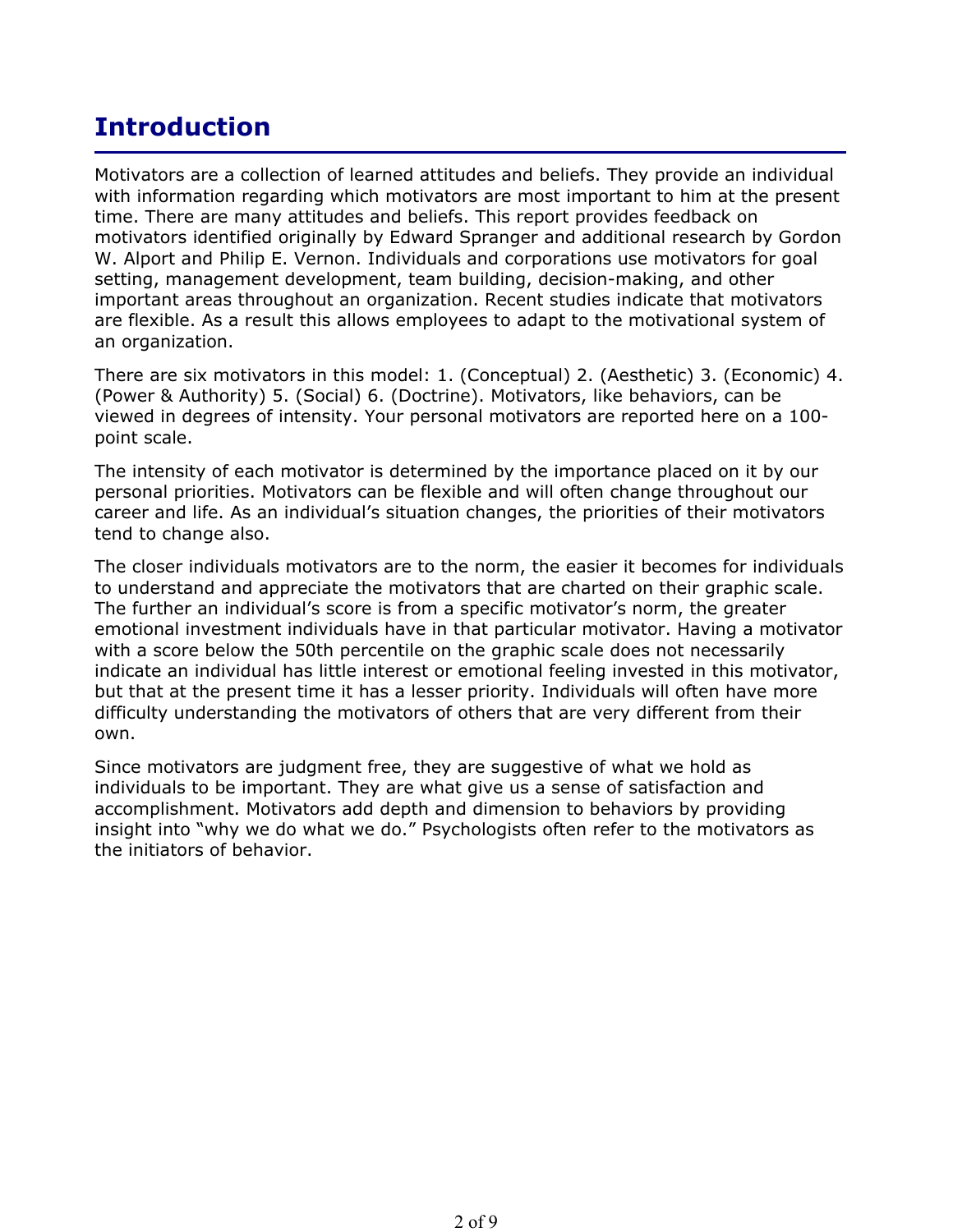# Conceptual and the conceptual term of the conceptual of the conceptual term of the conceptual of the conceptual

*Individuals who place a greater priority on this motivator can be identified as those who are in search of fact and reality. They are objective and critical, while seeking to separate fact from opinion. They are interested in the logical progression of reasoning. These individuals attempt to order and classify knowledge through investigation and validation. They often prefer ideas, concepts or things to people.* 

*Individuals who place a lesser priority on this motivator tend to form opinions rather than using facts. They prefer to trust their instincts and do not feel the need for excessive study or investigation. They will often accept the conclusions of others at face value. They feel more comfortable dealing with the emotions of people rather than the science of factual investigation.*



This indicates that Terri will often seek "knowledge for knowledge's sake." She is usually intellectually curious. She likes to search for additional information about a specific topic or project. She performs best in an environment that encourages open questioning and discussion, to gain additional information. She can be disciplined in her approach to study and research. This personal discipline can be coupled with an ability to take a strategy and put it into real-world application. Terri's need for knowledge is for personal satisfaction and she will normally not use her knowledge to gain an advantage in a particular situation. Terri is comfortable around people who share her interest for knowledge and especially those with similar convictions.

- 1) She is good at integrating knowledge to solve problems.
- 2) She will have data, facts and information to support her convictions.
- 3) She will talk with experts to gain further knowledge.
- 4) She will focus her research in the development of new opportunities.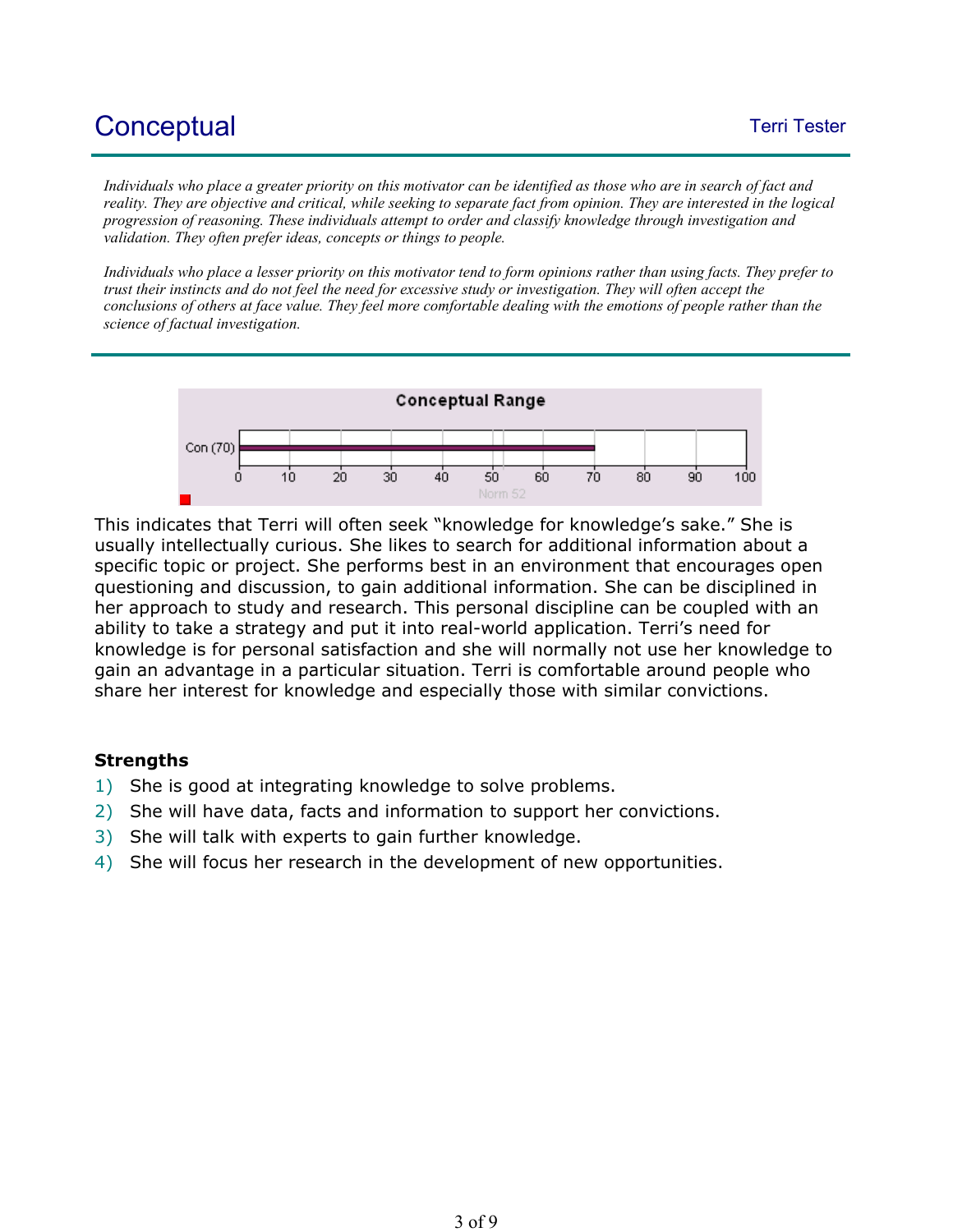# Aesthetic Tester Tester Tester Tester Tester Tester Tester Tester Tester Tester Tester Tester Tester Tester Te

*Individuals who place a greater priority on the Aesthetic motivator have a visual awareness of their environment. They have a strong sense of color, form, beauty and symmetry. A higher priority, however, does not suggest the individual has creative or artistic talents. They experience pleasure in an environment, which is aesthetically appealing in nature and man-made creations simply for the mental and emotional stimulation they provide.* 

*People who place a lesser priority on this motivator tend to be more practical. They are not necessarily interested in things having form, function and artistic beauty. They can live in their environment as it is and have little interest in changing it. They judge things by their utility and usefulness.*



Terri tends to view the business world in a practical and straightforward manner. She usually prefers presentation materials, products and her environment to be seen by others as orderly and impressive. This is normally done to provide a competitive edge, not because of her sensitively to her surroundings. Terri can be creative, but prefers to use her creativity for problem solving that relates to achieving bottom line results. Terri can appreciate harmonious relationships because this will help the team achieve results. Normally Terri will reduce complicated problems to the most basic components without concern for order, form, or artistic expression. She does not require the harmony or balance of nature to make her feel fulfilled. Even though Terri is not motivated by things that are aesthetically appealing and pleasing, she can have a special interest in an area of art or nature.

- 1) Terri will seek practical solutions in developing new products or service.
- 2) Terri can be productive in less than perfect surroundings.
- 3) She can make a distinction between perception and reality.
- 4) Terri will use common sense to reach workable conclusions.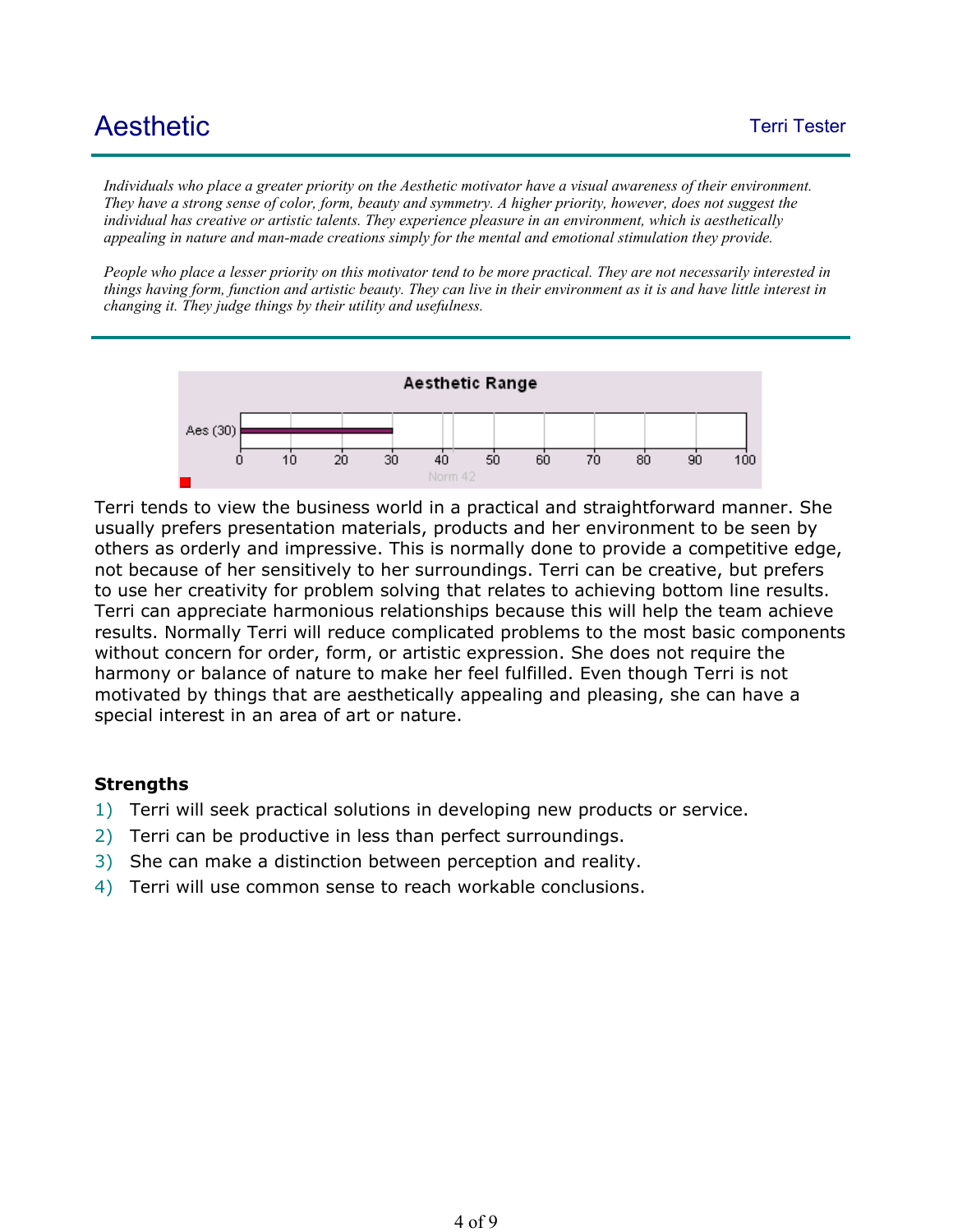*Individual's who place a greater priority on this motivator share a common interest in economic gain. They are interested in what is useful in the business world of production, marketing, consumption of goods and generating a profit. In a business setting they strive for positive results and profit. They are motivated to achieve monetary gain.* 

*Individuals who place a lesser priority on this motivator are not driven to accumulate wealth and material things. They do not use them as a measure of their success. They will work to achieve a standard of living that is acceptable to them. In business their main concern is service and support.*



Terri has the ability to be flexible when faced with specific economic circumstances. An important aspect of her decision making process will be to work long hours or take on additional projects to earn extra income. Even if Terri feels that other motivators are more important, she will adjust her work habits or intensity level to meet her or her organization's present economic challenges. When she perceives the situation as no longer critical, she may feel it is not worth changing her lifestyle to work more hours for the organization or to personally accumulate more material things.

- 1) She can balance the need for money and economic well being with the lifestyle of her choice.
- 2) She will weigh the benefits of a program or project against financial gains.
- 3) She will exercise care as to the amount of risk she takes to achieve financial success.
- 4) She will want to evaluate others for more than their economic potential.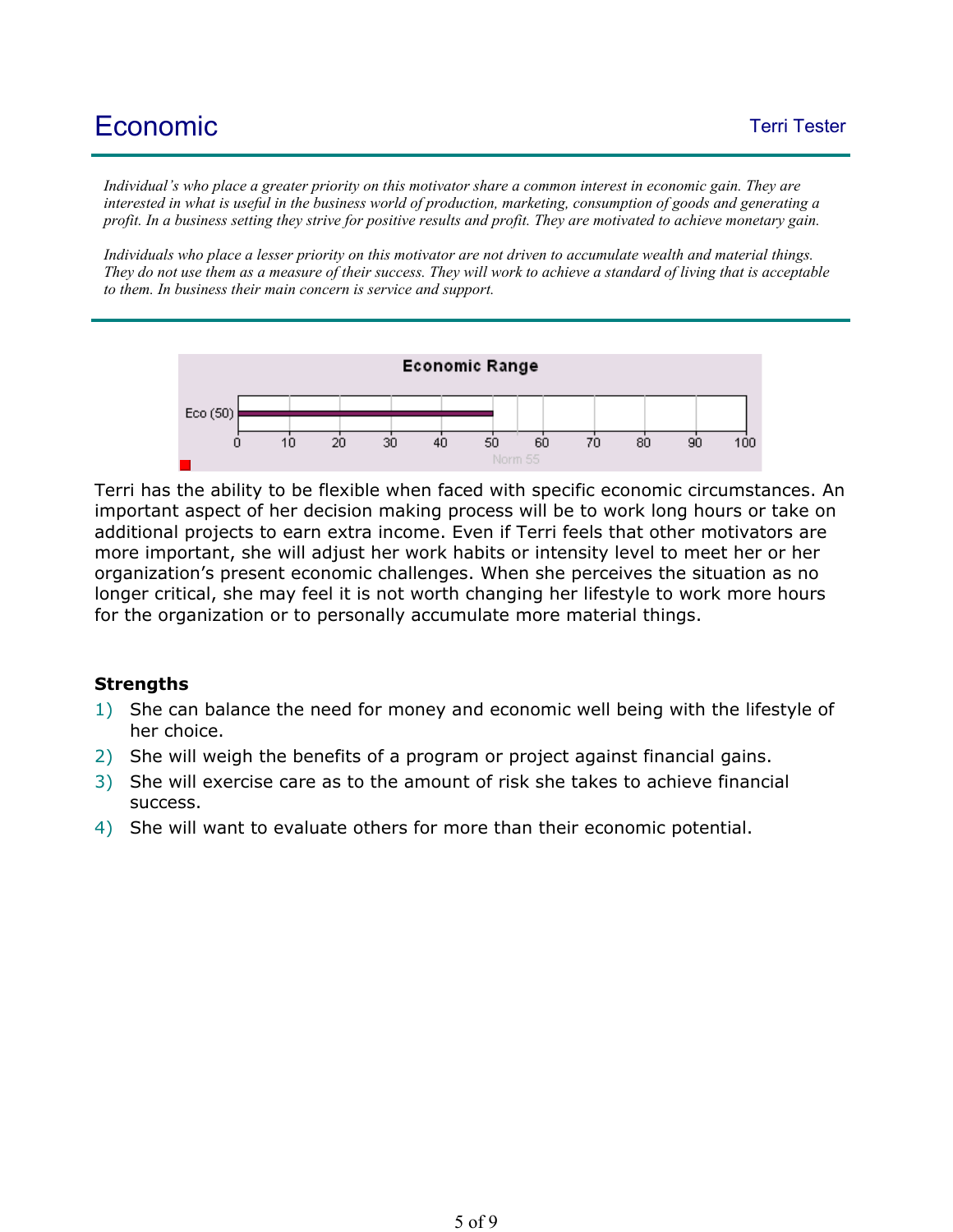## Power and Authority **Text** Tester **Text** Tester

*Individual's who place a greater priority on this Motivator enjoy being influential and in positions of power. These individuals are willing to take the risks involved in accepting a leadership role. They want the authority to be in command, to exercise management functions and responsibilities. They display the material trappings that demonstrate success and accomplishment. These individuals are energized by competition, to be first or most respected in a given arena, including business.* 

*Individual's who place a lesser priority on this Motivator feel that having power and authority is not worth the adversities one must face to gain them. They are aware of the risks involved in leadership roles. It is important to note that these individuals will be supportive of causes behind the scenes and will enjoy contributing to an organization's success. They do not seek public recognition of their work and accomplishments.*



Terri is not driven to seek out roles or positions of leadership. She does, however, want to be in control of her own destiny. Terri understands the logic to exercise control over others, and at the same time, the need to delegate without close supervision. She will want to attain a balance between giving orders to others and allowing them to do things on their own. When a particular project is important to her, she will want to take charge and be in control. She is willing to listen to the ideas of others and will encourage them to make decisions based upon their own conclusions. Terri understands that not everyone wants to be a leader. When others exhibit the desire or potential for leadership, she will coach and mentor them in mastering the skills and abilities required to become an effective leader.

- 1) Terri has a balanced understanding of the role of leadership.
- 2) She will coach and mentor others to achieve leadership positions.
- 3) Terri is willing to share authority and will delegate to others.
- 4) She will lead others with her personal and position power.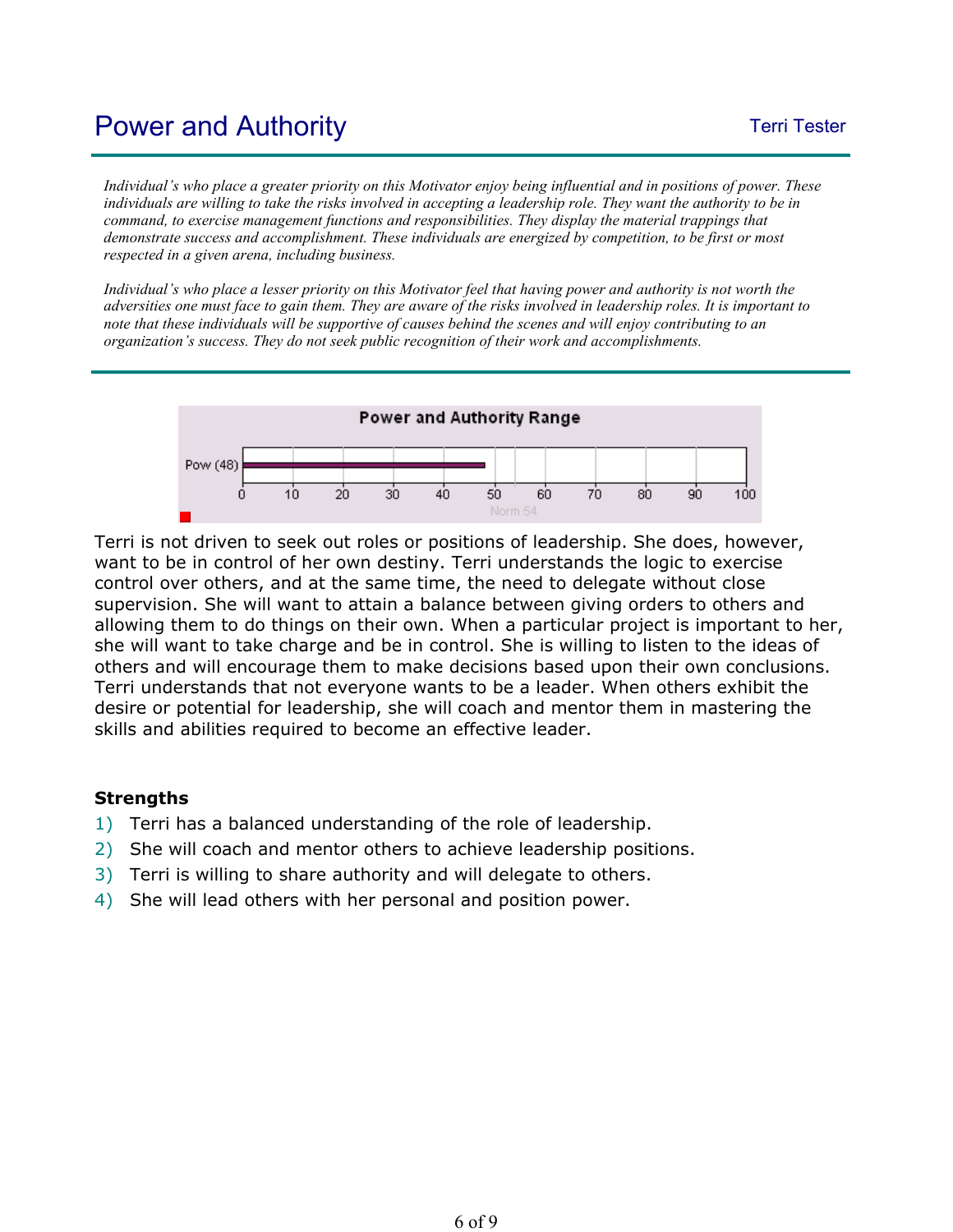## **Social** Terri Tester

Individual's who place a greater priority on the Social motivator exhibit a genuine concern for others. They feel that *giving equal opportunity to people enhances an organization. These individuals seek to improve the welfare of others. They have a strong sense of social justice, and prefer to set themselves apart from others based on their efforts to help those seen as less fortunate.* 

*Individual's who place a lesser priority on this motivator tend to be more restrained in their concern for the welfare of others. They feel an organization should not have an obligation to provide others with an advantage. They believe everyone should get what he or she deserves. These individuals generally think that extra effort and hard work leads to success. They will help others, but only when he/she feels others can no longer help themselves.*



Terri will most often feel that individuals are responsible for their own personal growth and well-being. She will generally oppose initiatives she becomes aware of that promotes the interests, benefits and welfare of one group over another. She thinks that success on the job should not depend on organizational directives or mandates to level the playing field. Terri feels that mandated programs often times result in a "surface" only solution, not real problems resolved. She does not see the need to give others a job, pay increase or a promotion just because she is different in some manner. Terri feels individuals should be rewarded based on their performance. Terri will be careful in deciding what, if any, community projects or charities she will support financially or by volunteering her time and effort. Most times she will only be willing to help those who absolutely cannot help themselves.

- 1) She will make a strong personal commitment to her own success.
- 2) She encourages others to take responsibility for their personal success.
- 3) She is able to give direction to and discipline others.
- 4) She will reward others for their hard work.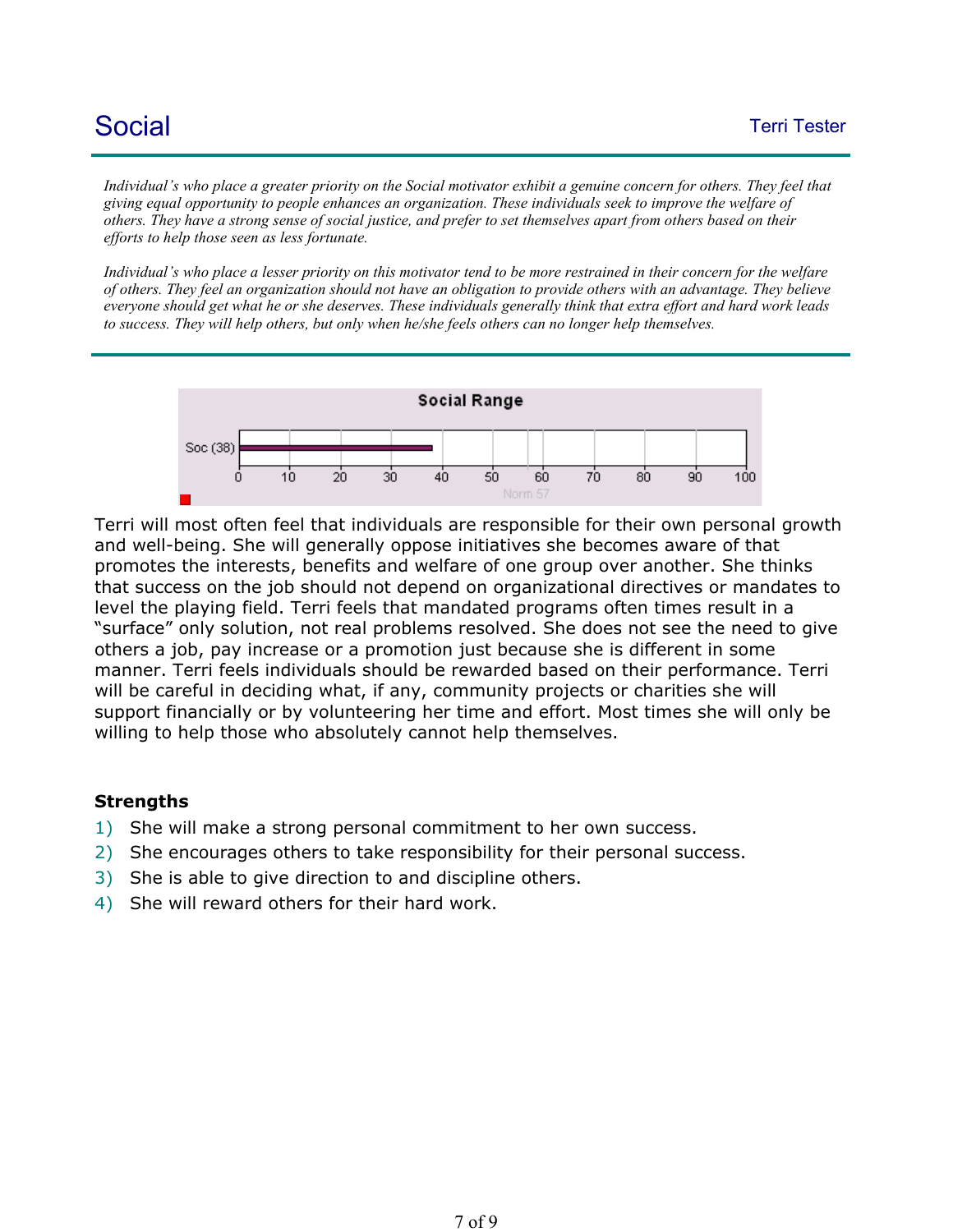*Individuals who place a greater priority on this motivator have a strong belief system centered on tradition and customs. They see things from a moral and philosophical point of view. They seek to conduct their lives and business activities within a system of accepted principles and standards. They are generally seen as traditionalists.* 

*Individuals who place a lesser priority on this motivator tend to be independent thinkers and non-traditionalists. They feel comfortable making decisions apart from established codes, traditions or customs. They prefer to be seen as non-conformists, who do not seek to impose their moral standards and principles on others.*



Terri looks for ways to create standards of what is good and proper within an organization. She views things from a moralistic or philosophical point of view. She validates her behavior in relation to traditional codes of conduct and business ethics. Once she has decided on a code of conduct and ethics, she will make a personal commitment to work and live by them. She can find it difficult to be flexible or to adjust her way of doing business because of her commitment to a set of business ethics or guidelines. She will want to work on a team or in an organization that is more traditional than contemporary. She will be respectful of those in power and authority if their beliefs are in alignment with hers.

- 1) Terri will work within an established set of rules and guidelines.
- 2) She will be loyal to those she chooses to follow.
- 3) Terri will follow traditional customs that are long standing and important to her and her group or organization.
- 4) She will defend those things that she believes are right.